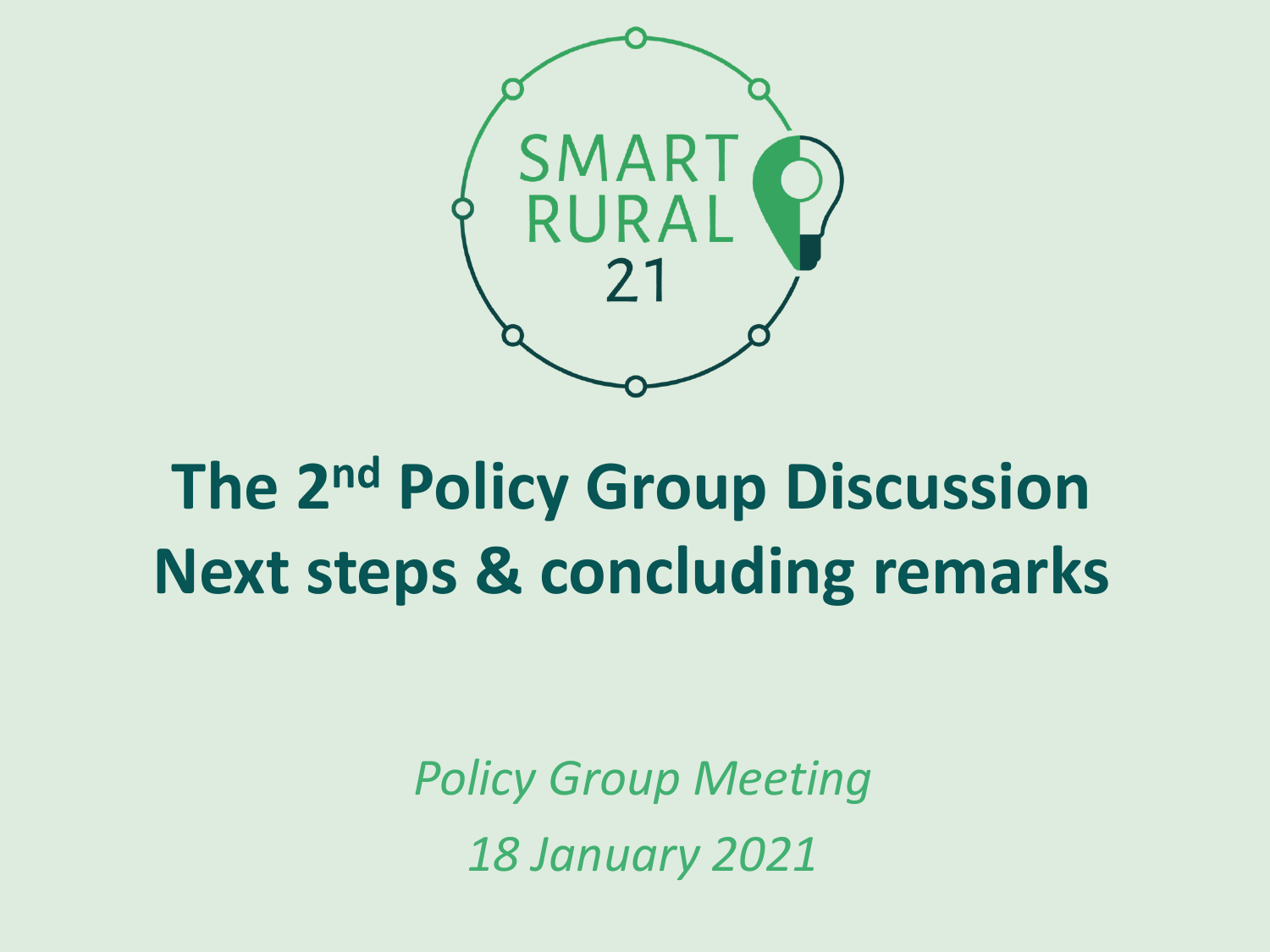## Concluding remarks & next steps

- LEADER will be a key tool LAG and LAG strategies linked to local strategies & smart solutions – Starting point
- Smart Villages definition opertionalised training & capacity-building sessions to explain in national contexts (EE, IE, PL…)
- Successful approaches to share (LEADER & other, innovation camp – innovation from elsewhere)
- **Example 1** Funding is still often not available  $-$  linking to other authorities – making sure that funding is available (application clinic)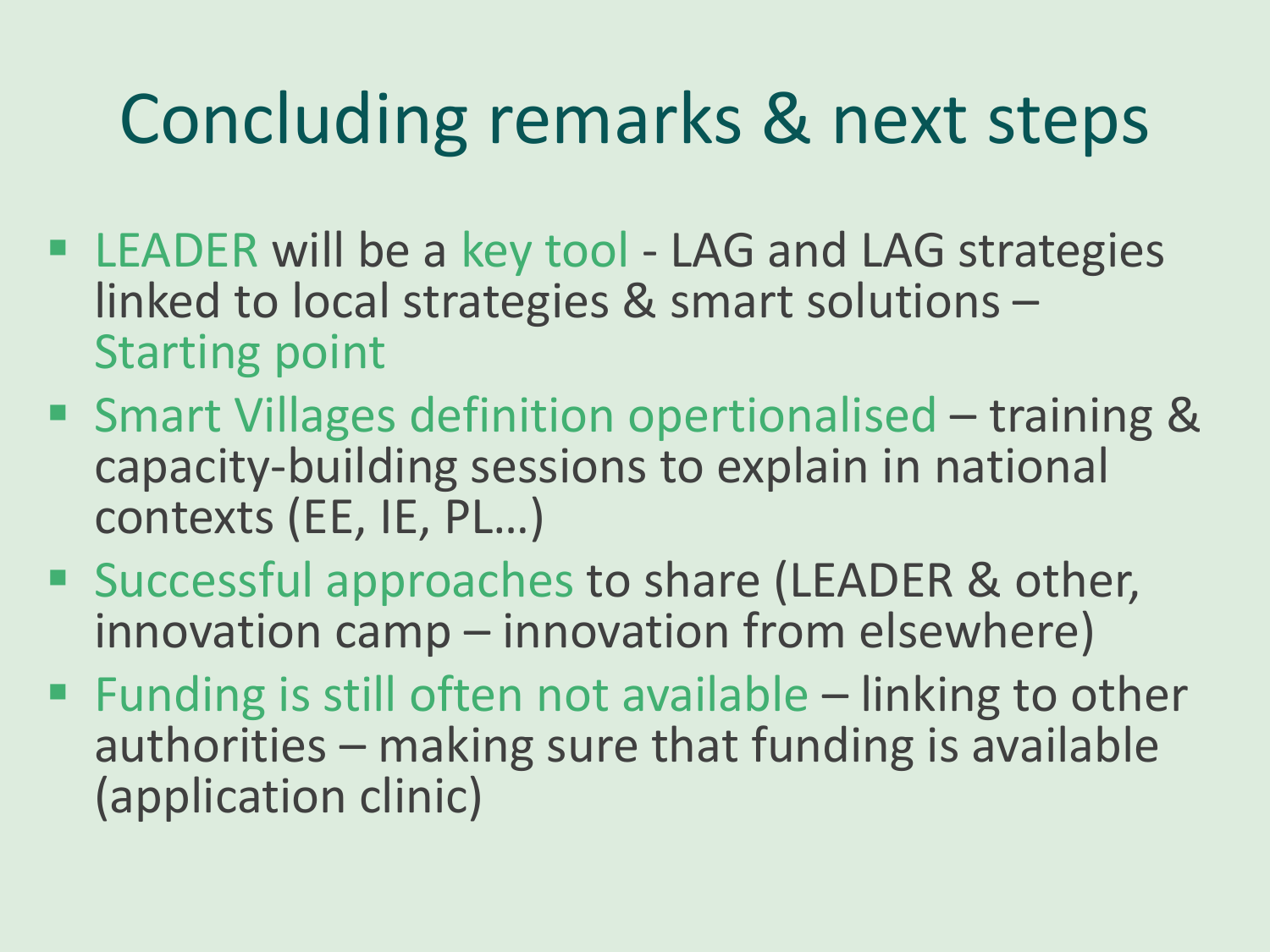

Task 4.2: Case studies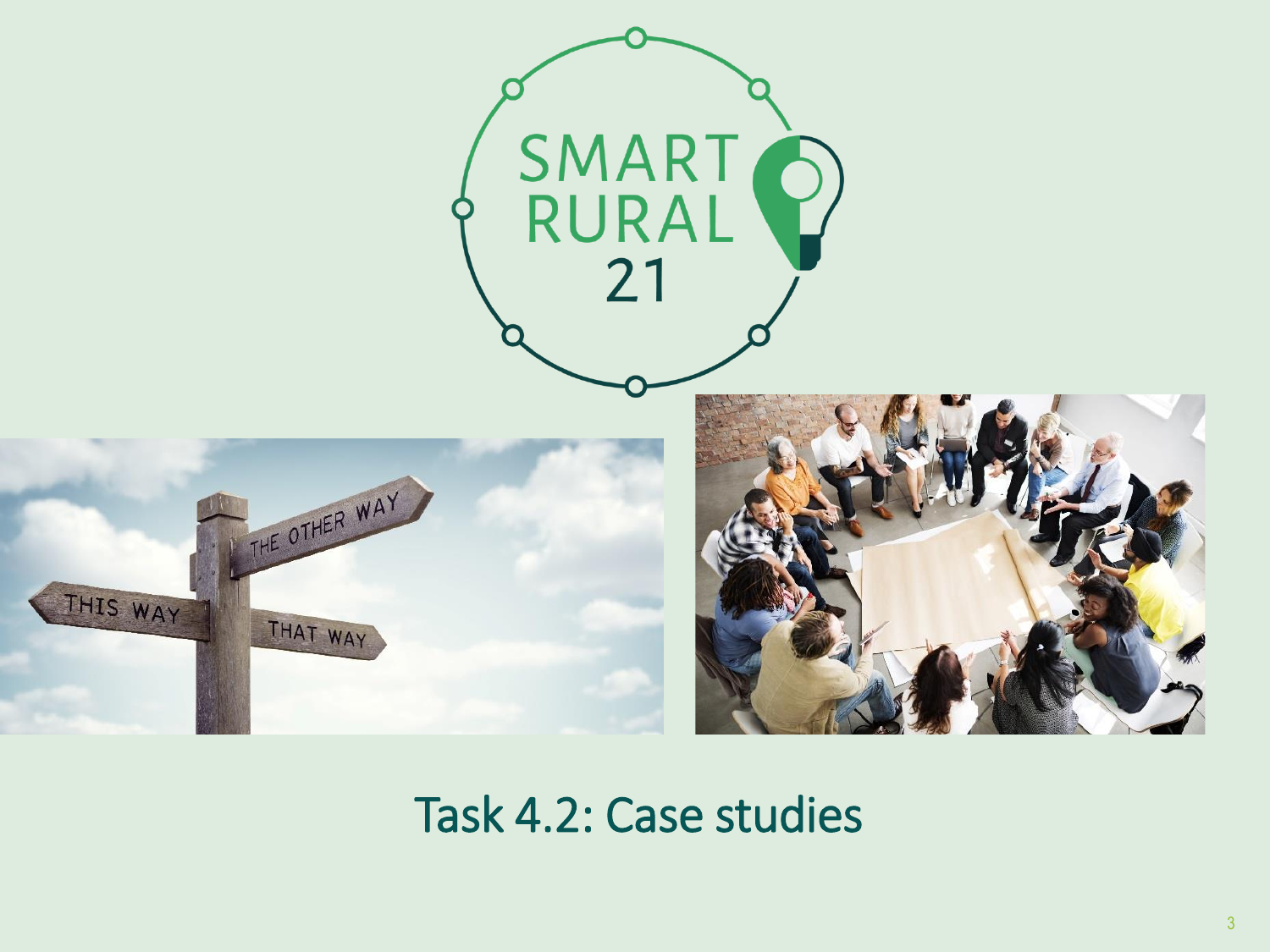### Purpose and approach

#### ■ Purpose:

- Demonstrate successful interventions to support Smart Villages
	- …under the CAP and other policies (e.g. Cohesion Policy)
	- …covering a range of Member States and thematic foci.

#### ■ Target groups:

- Policy-makers at all levels
- Methodological approach:
	- Mainly desk research (statistical data bases, strategic documents, reports, websites, journal/news articles etc.)
	- Additionally: expert interviews (representatives of the interventions studied)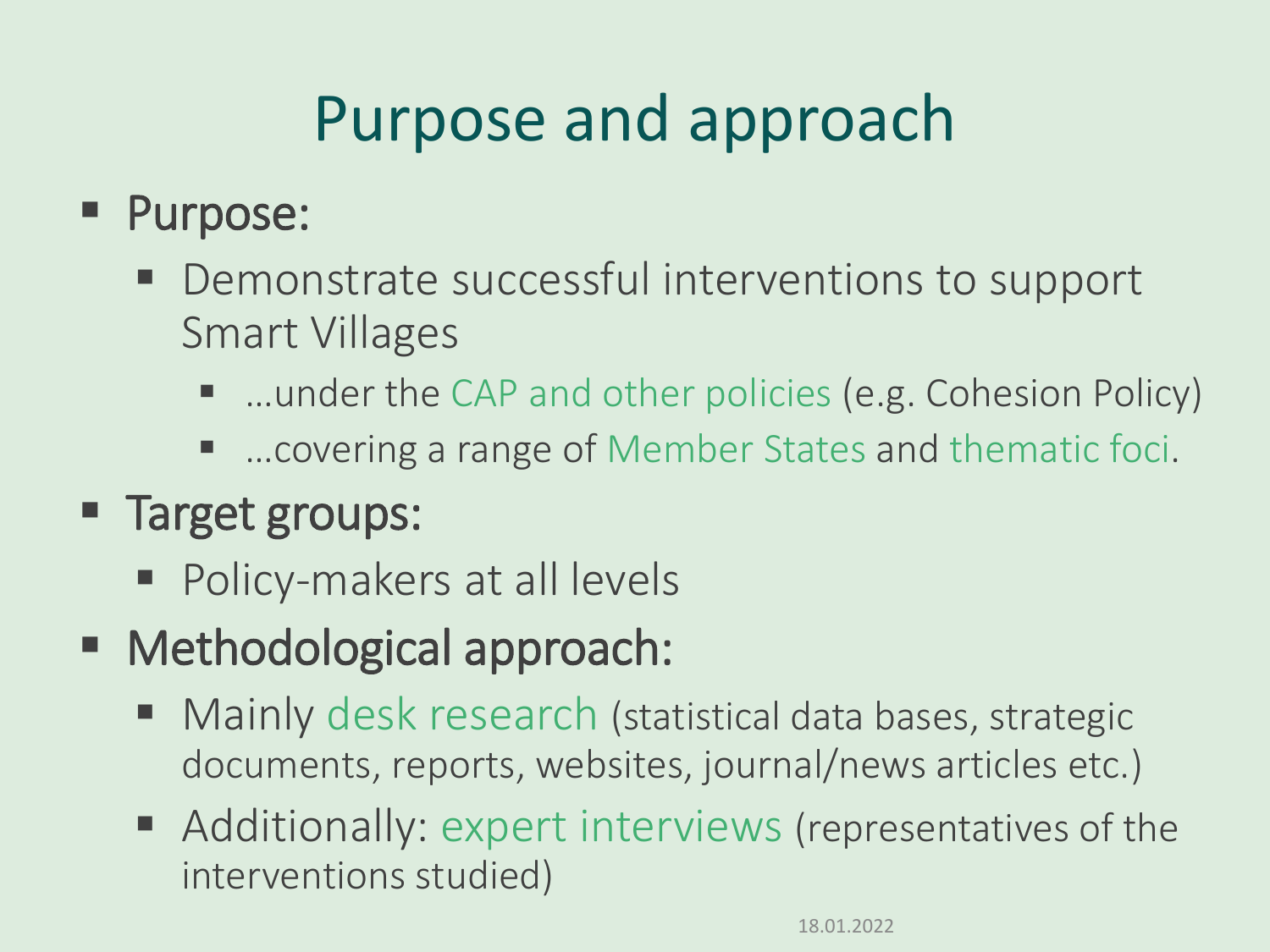### Structure of case study reports

- **EXECOMMON reporting template allowing flexibility** (different types of cases: e.g. project funding, capacity building)
- Outline of reports:
	- **E** Summary
	- Background (policy context, objectives, SV definition)
	- Implementation (spatial context, target groups, activities)
	- Impact (in terms of SV principles technological/social)
	- Lessons learned (success factors/bottlenecks, spatial/thematic transferrability)
	- Conclusions (contribution to SV approach/concept)